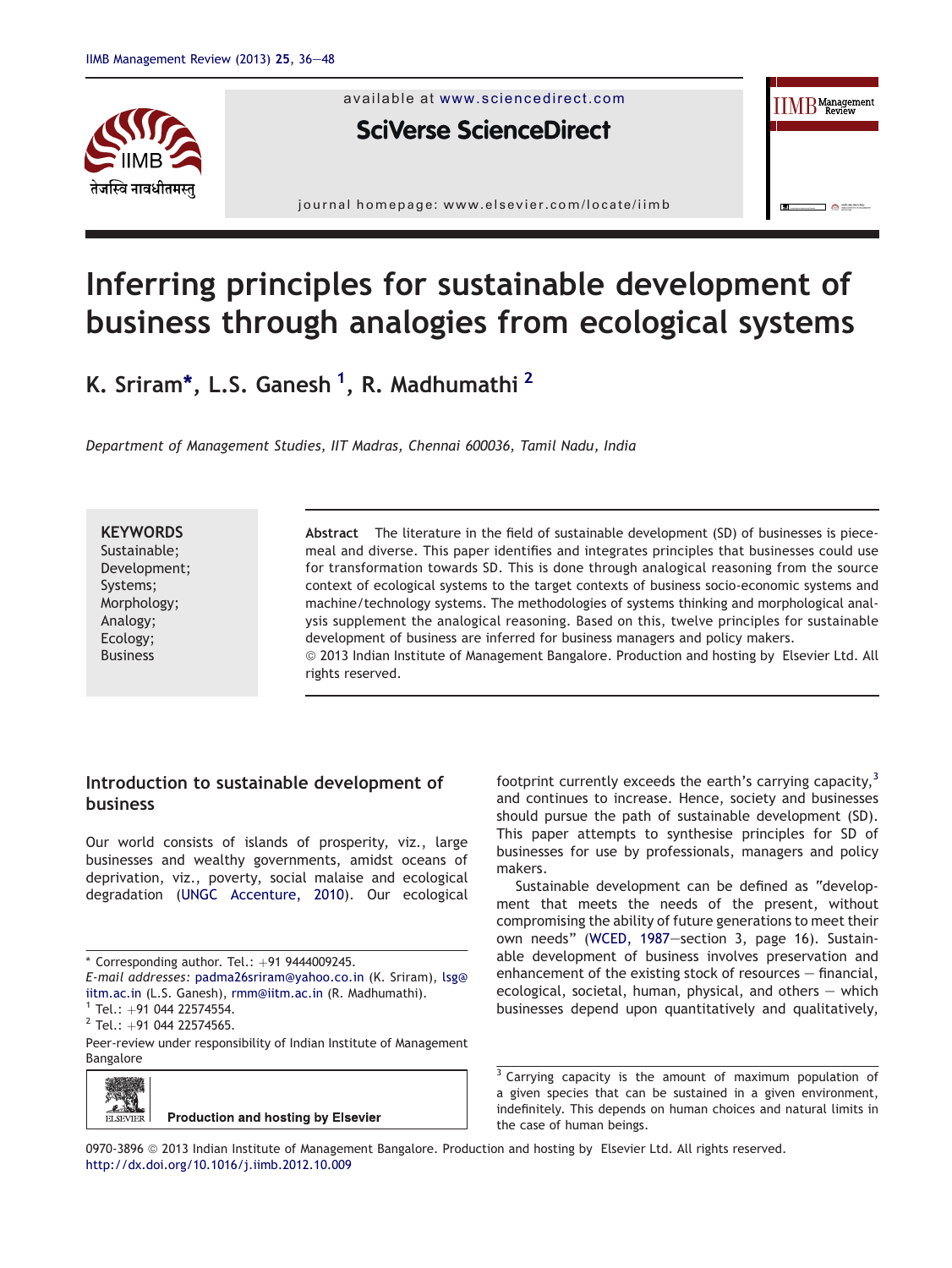and in the short- and long-run ([Stiglitz, Sen, & Fitoussi,](#page-12-0) [2009](#page-12-0)). Sustainable development of business also involves the reduction of waste and risks in the socio-ecological context [\(Hanson, Finisdore, Ranganathan, & Iceland,](#page-11-0) [2010](#page-11-0)), while meeting the materialistic needs of society at appropriate prices, quality, and timeframes.

Sustainable development of business needs to be measured against the triple bottom line of people (society), planet (ecology) and profit/prosperity (economy) ([Elkington,](#page-11-0) [1998\)](#page-11-0). Historically, the ideologies of feudalism/traditionalism, capitalism, communism, and modernism had their own impact on the triple bottom line ([Dresner, 2002\)](#page-11-0). The current questions on sustainability lead to considerable speculation on the sustainable development of business in the future. Key milestones relating to voluntary initiatives for SD of business [\(WBCSD, 2000\)](#page-12-0) since 1970 are given in Table 1.

#### Key works on social development of business

The literature on SD of business uses an eco-centric view or an anthropocentric view. The eco-centric view ([Naess,](#page-12-0) [1992](#page-12-0)), believes that ecological systems are at the centre of all value, and that human systems are embedded in and mirror ecological systems ([Capra & Pauli, 1995](#page-11-0); [Iyer, 1999](#page-11-0); [Zsolnai & Ims, 2006\)](#page-12-0). The anthropocentric view places human systems above or outside ecological systems and considers it a source of all value. Ecological systems are considered to be of only instrumental, aesthetic, or utilitarian value.

Some of the key themes in eco-centric literature are

- a) Sustainable communities can be built and nurtured based on ecological systems
- b) Voluntary simplicity (Gandhi), small business (Schumacher) and Buddhist style economics may emerge in the future as eco-centric models of business
- c) The model of human nature as selfish and asocial is a poor predictor of real human behaviour

The key principles of the eco-centric view for business are

a) De-emphasise non-essential consumer goods and emphasise production of essentials for the needy

- b) Respect and restore ecological systems
- c) Involve all stakeholders
- d) Take part in the governance of the commons and finance it
- e) Slow the economic growth rate to sustainable levels

In the anthropocentric view, SD literature is categorised as works related to the ecological bottom line and the triple bottom line perspectives. The literature related to the ecological bottom line consists of the concepts of ecoefficiency (cradle to grave approach) and eco-effectiveness (cradle to cradle approach). Eco-efficiency is achieved when goods and services satisfy human needs, increase the quality of life at competitive prices, and when environmental impacts and resource intensity are decreased to a degree that keeps them within the limits of Earth's carrying capacity (Dirk, Hausmann, Liedtke, & Weizsäcker, 2004). On the other hand, eco-effectiveness excludes the concept of waste. At the end of its life, the output of every process or product is "upcycled" separately either as a technical nutrient in the economic system or biological nutrient in the ecological system ([McDonough & Braungart, 2002\)](#page-12-0).

The following six principles are discussed by different authors and organisations related to SD of business from an ecological perspective ([CERES, 2011](#page-11-0); [ICC, 1987;](#page-11-0) [Lovins, Lovins,](#page-12-0) [& Hawken, 1999](#page-12-0); [McDonough & Braungart, 2002](#page-12-0); [WBCSD, 2000](#page-12-0))

- a) Increase the productivity of natural resources
- b) Reduce the quantity and toxicity of wastes
- c) Increase the stock of natural capital
- d) Rethink the markets with a service based business model and with less material and energy intensity Design the process and product for its lifecycle impact
- e) Reduce ecological risks

From a triple bottom line perspective, SD of business necessitates the building up of social capital, apart from financial and ecological capital. The themes of triple bottom line literature are ethics, governance, transparency, relationships with suppliers, financial returns, community involvement/development, customer value, fair employment practice, and environment friendliness ([Bilgin, 2009;](#page-11-0) [Epstein & Roy, 2003\)](#page-11-0).

| Year | Milestone                                                                                                                                     |
|------|-----------------------------------------------------------------------------------------------------------------------------------------------|
| 1975 | The company 3M introduced successfully "pollution prevention pays" (3P) initiative                                                            |
| 1986 | Dow Chemicals introduced the "waste reduction always pays" (WRAP) programme                                                                   |
| 1991 | World Business Council for Sustainable Development popularised the concept of eco-efficiency as<br>a win-win solution for economy and ecology |
| 1992 | Rio Summit on $SD -$ Business was also seen as a part of the solution, rather than as a part of the problem                                   |
| 1998 | The concepts of eco-effectiveness and triple bottom line were popularised                                                                     |
| 2002 | World Summit on Sustainable Development released top ten successes and failures since Rio meeting                                             |
| 2003 | International Sustainable Development Communication Network strengthened to help decision makers<br>on sustainability issues                  |
| 2005 | Millennium Ecosystem Assessment released, which outlined relevance of ecosystem services to business                                          |
| 2007 | First investment negotiations forum as related to sustainability held                                                                         |
| 2008 | International Standards Organisation developed the new corporate social responsibility standard                                               |
| 2012 | In Rio+20 conference private sector also pledged finance for clean technologies in developing and<br>under developed countries                |

Table 1 Key milestones in voluntary initiatives for sustainable development of business ([WBCSD, 2000](#page-12-0)).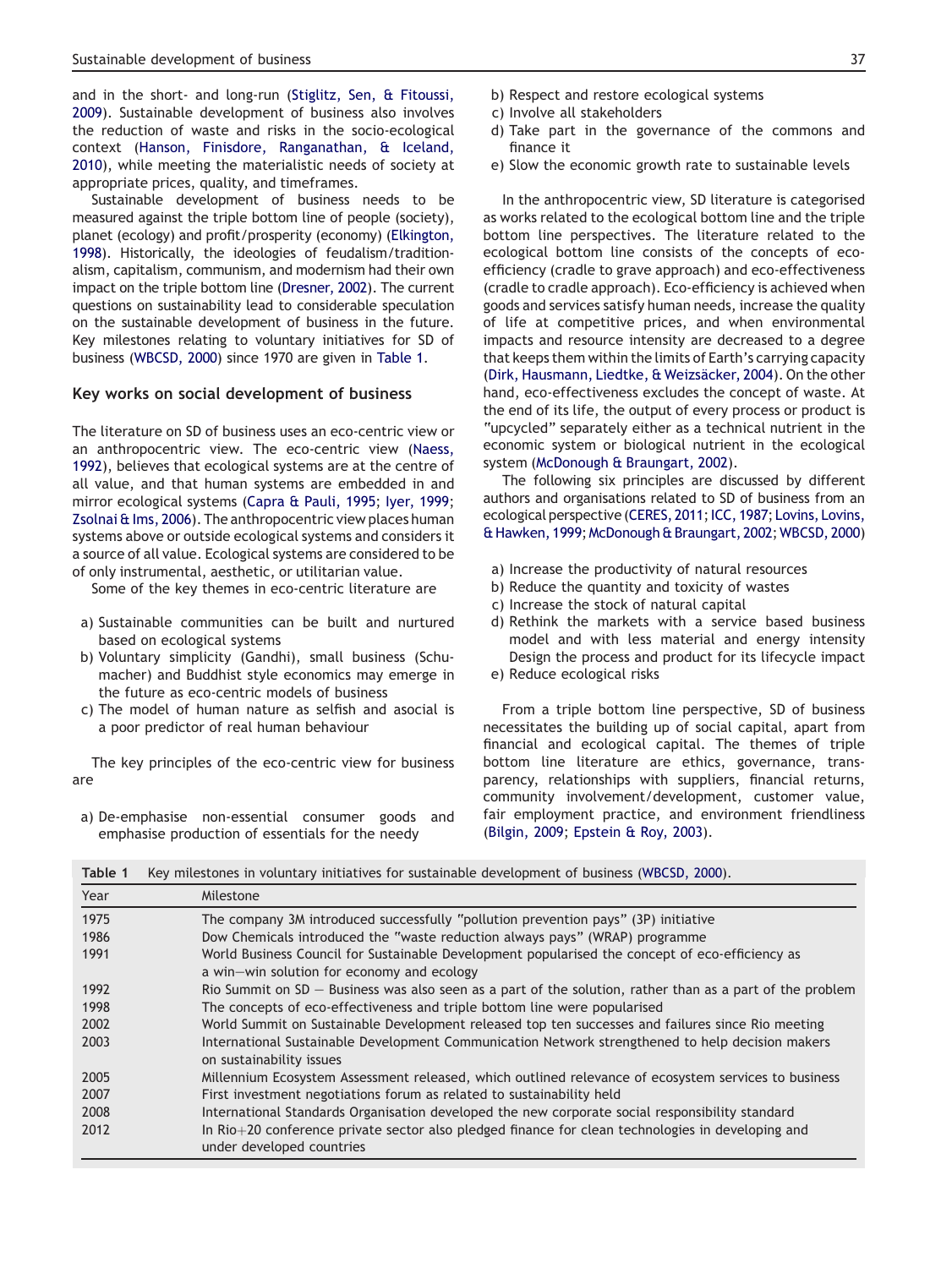From the above brief discussion, the following observations may be made

- a) Current business practices are unsustainable [\(EIU,](#page-11-0) [2008\)](#page-11-0) and require transformation [\(Lovins et al., 1999;](#page-12-0) [UNGC Accenture, 2010](#page-12-0))
- b) Current principles of sustainability are diverse, piecemeal ([Epstein & Roy, 2003](#page-11-0)), and generally address issues at lower levels of abstraction
- c) The current practice emphasises the economic bottom line to the exclusion of the other two, namely ecology and society
- d) The emphasis is more on reporting and branding than on developing competencies
- e) Some of the principles suggested are futuristic

This paper attempts to infer and synthesise principles for SD of business on the following lines

- Using analogical reasoning with ecological systems serving as the source context
- Operating at a higher level of abstraction
- Contributing to the economic bottom line, by ensuring social and ecological sustainability

These principles have been piloted by a few businesses across the world successfully (see e.g. before reference to [Table 4\)](#page-5-0).

# Analogical reasoning for social development of business

The various research models used in business literature are analytical models, empirical models, quasi models, analogy/ metaphor models, and conjecture. Analogical reasoning is a form of inductive reasoning which involves mapping experiences from an appropriate source context, and applying the same to a target context under study ([Gick & Holyoak, 1980](#page-11-0)). This works well where rigorous rational deduction and/or local search fail, or are impractical ([Gavetti, Giovanni,](#page-11-0) [Levinthal, & Rivkin, 2005](#page-11-0)). The field of SD of business involves novelty, complexity, rapid change, and uncertainty, making analogical reasoning a suitable approach.

In this study, the methodologies of systems thinking [\(Senge, 2010](#page-12-0)) and morphological analysis ([Zwicky, 1969\)](#page-12-0) supplement analogical reasoning to overcome its limitations ([Mitleton-Kelly, 2003\)](#page-12-0). Analogies are used for the purpose of explaining concepts and for suggesting principles to solve problems ([Christensen & Schunn, 2007\)](#page-11-0) in the context of SD of business.

The five steps of analogical reasoning are [\(Gavetti et al.,](#page-11-0) [2005](#page-11-0)):

Step 1: Identify the characteristics of the target context that require the analogy.

Step 2: Identify possible source contexts for analogical reasoning.

Step 3: Choose the most suitable source context.

Step 4: Compare the characteristics of the source context with those of the target context to set the stage for analogical reasoning.

Step 5: Map the analogical solution from the source context to the target context.

# Identification of the characteristics of the target context

The major relevant characteristics of SD of business are:

- a) Businesses are systems with components, structures, processes with inputs/resources (sources), outputs (value added), and wastes (sinks), affecting their sustainability ([Capra & Pauli, 1995](#page-11-0); [Senge, 2010](#page-12-0))
- b) Sustainable development of businesses is a multifaceted issue, especially in the current context of globalisation ([Capra & Pauli, 1995;](#page-11-0) [EIU, 2008\)](#page-11-0); SD can be studied at various levels from local to global
- c) The practical planning horizon of SD initiatives in business ranges from 15 to 175 years
- d) Several market and non-market stakeholders affect and are affected by SD of businesses [\(Bilgin, 2009;](#page-11-0) [Zsolnai &](#page-12-0) [Ims, 2006\)](#page-12-0)
- e) Business policy and strategy also have a significant impact on SD of business [\(EIU, 2008;](#page-11-0) [Prahalad, 2005](#page-12-0)). The realisation of SD is dependent on a number of principles (axioms/causes) that are applicable to the business context
- f) There exist both a business case ([DeSimone & Popoff,](#page-11-0) [2000\)](#page-11-0) and a moral case [\(Dresner, 2002](#page-11-0)) for businesses to engage in SD
- g) Businesses can contribute to SD through market, legal and corporate social responsibility (CSR) transactions [\(Mitra, 2009\)](#page-12-0).

Based on the conceptual understanding of the authors, the nested relationship presented in Fig. 1 indicates that the business system is embedded in ecological systems and socio-economic systems, and in fact derives life support from these two systems. The illustrative morphological representation of the SD of business in [Table 2,](#page-3-0) developed based on the conceptual understanding of the authors, indicates that the problem is complex and interconnected.

# Identification of the possible source contexts

Sustainability of ecology, government, and civil society are the source contexts considered. Other meta systems (a few



Figure 1 Ecological, socio-economic, and business systems.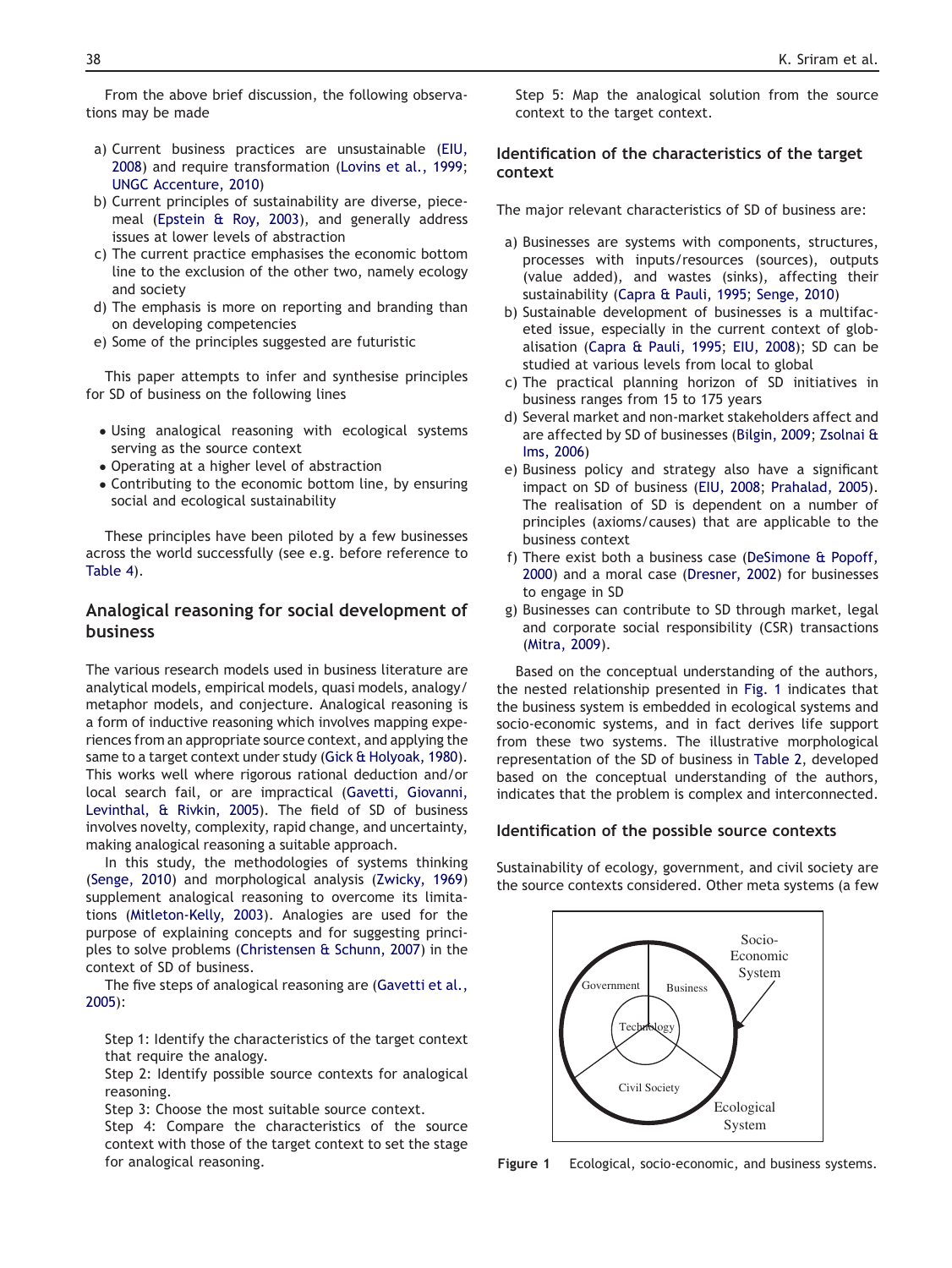<span id="page-3-0"></span>Table 2 Morphological representation of sustainable development of business.

| Dimensions               | Options                                                                                                                                                                                                                                                                                                                                                                                                                                                                                                                                     |
|--------------------------|---------------------------------------------------------------------------------------------------------------------------------------------------------------------------------------------------------------------------------------------------------------------------------------------------------------------------------------------------------------------------------------------------------------------------------------------------------------------------------------------------------------------------------------------|
| Resource<br>Wastes       | • Natural (air, water, land,<br>ecosystems)<br>• Energy (renewable and<br>non-renewable)<br>$\bullet$ Materials<br>$\bullet$ People<br>• Information/knowledge<br>$\bullet$ Culture<br>• Technology<br>$\bullet$ Finances<br>• Unemployment/under employment<br>• Lower productivity<br>• Recession<br>· Solid, liquid, gaseous, noise,<br>light and radiation pollution<br>• Species loss/colonisation<br>by alien species/genetic pollution<br>• Ill health, illiteracy<br>• Over population<br>• Crime, corruption<br>• Conflict and war |
| Institutions             | • Government<br>$\bullet$ NGOs<br>$\bullet$ Business<br>• Academics<br>$\bullet$ Media                                                                                                                                                                                                                                                                                                                                                                                                                                                      |
| Disadvantaged<br>Group   | • Non-human flora and fauna<br>• Poor people<br>• Women and children<br>• Labour<br>• Rural community<br>• Small farmers<br>· Indigenous community/<br>Specified castes<br>• Minorities<br>· Differentially abled<br>• Senior citizens                                                                                                                                                                                                                                                                                                      |
| <b>Privileged Groups</b> | • Administrators<br>• Managers/Businessmen<br>• Professionals<br>• Scientists<br>• Technologists<br>• Religious leaders<br>• Politicians                                                                                                                                                                                                                                                                                                                                                                                                    |

examples given below) are found to be inappropriate (a) universe  $-$  since a large body of conjecture exists about its functioning, (b) health, education, transportation, communication systems, which have been subsumed in government and NGOs discussed earlier, and (c) terrorist systems (for lack of similar structure and ethical reasons).

# Choice of source context

The following characteristics of systems have been used to evaluate the potential source contexts in this study: complexity, structure, purpose, long-term stability, flexibility, command flow, information flow, feedback, interaction, interdependence, integration, age, maturity, frame of reference, openness, input, process, output, entropy,4 and equifinanity<sup>5</sup> ([Morgan, 2005\)](#page-12-0). Based on a comparison of these characteristics, sustainability of ecological systems derives maximum support as the source context. These reasons include:

- a) Several works support the analogy of ecological systems in the context of SD of business [\(Benyus, 1997;](#page-11-0) [Iansiti &](#page-11-0) [Levien, 2004](#page-11-0); [Lovins et al., 1999](#page-12-0); [Rothschild, 2004](#page-12-0))
- b) The age of ecological systems is nearly 3.8 billion years ([Benyus, 1997](#page-11-0)), whereas the human systems of government and NGOs are only 5000 and 50 years old ([Mitra, 2009\)](#page-12-0)
- c) Ecological systems are more complex, robust, mature, and have better structures than human systems, coevolving with all species naturally. The failure of the Biosphere-2 experiment (simulation of an ecosystem through pure human input) is testimony to the suitability of ecological systems as an analogy ([Lovins](#page-12-0) [et al., 1999\)](#page-12-0).

The literature in the fields of biology, ecology, geography, and earth sciences is used to derive principles for SD of business from the source context. Further, literature from strategic management, industrial ecology, and SD are used to map the solution to the target context of SD of business socio-economic and machine/technology (SE and MT) systems in the following sections.

# Ecological and business systems: a conceptual comparison

A comparison between the source context (ecological systems) and the target context (business SE and MT systems), in terms of their characteristics is presented in [Table 3](#page-4-0) [\(Capra & Pauli, 1995;](#page-11-0) [Rothschild, 2004](#page-12-0); [Scale,](#page-12-0) [2010](#page-12-0)). It is evident that several characteristics of ecological systems and business SE and MT systems are equivalent, adding to the robustness of the analogy.

In the context of SD, ecological systems enjoy some merits over business SE and MT systems. These include: closed loops ([Benyus, 1997\)](#page-11-0), lack of need for human effort and resource inputs ([Benyus, 1997](#page-11-0)), producing progeny, flexibility and adaptability ([Senge, 2010\)](#page-12-0), and wisdom ([Lovins et al., 1999](#page-12-0)). These manifest in the form of selforganisation and self-healing, and complex interconnectedness of material, energy, and information flows as well as robustness ([WRI, 2000](#page-12-0)).

Market mechanisms [\(Ayres & Ayres, 2002\)](#page-11-0), quantum leaps in process innovation through knowledge and technology [\(Rothschild, 2004](#page-12-0)), short cycle times ([Peltoniemi &](#page-12-0)

<sup>4</sup> Randomness due to lack of focus, etc., leading to loss of energy or structural order in the system, adversely affecting fulfilment of the purpose (objectives) of the system.

<sup>&</sup>lt;sup>5</sup> The ability of an open system to achieve the same end states from different initial conditions and through different means.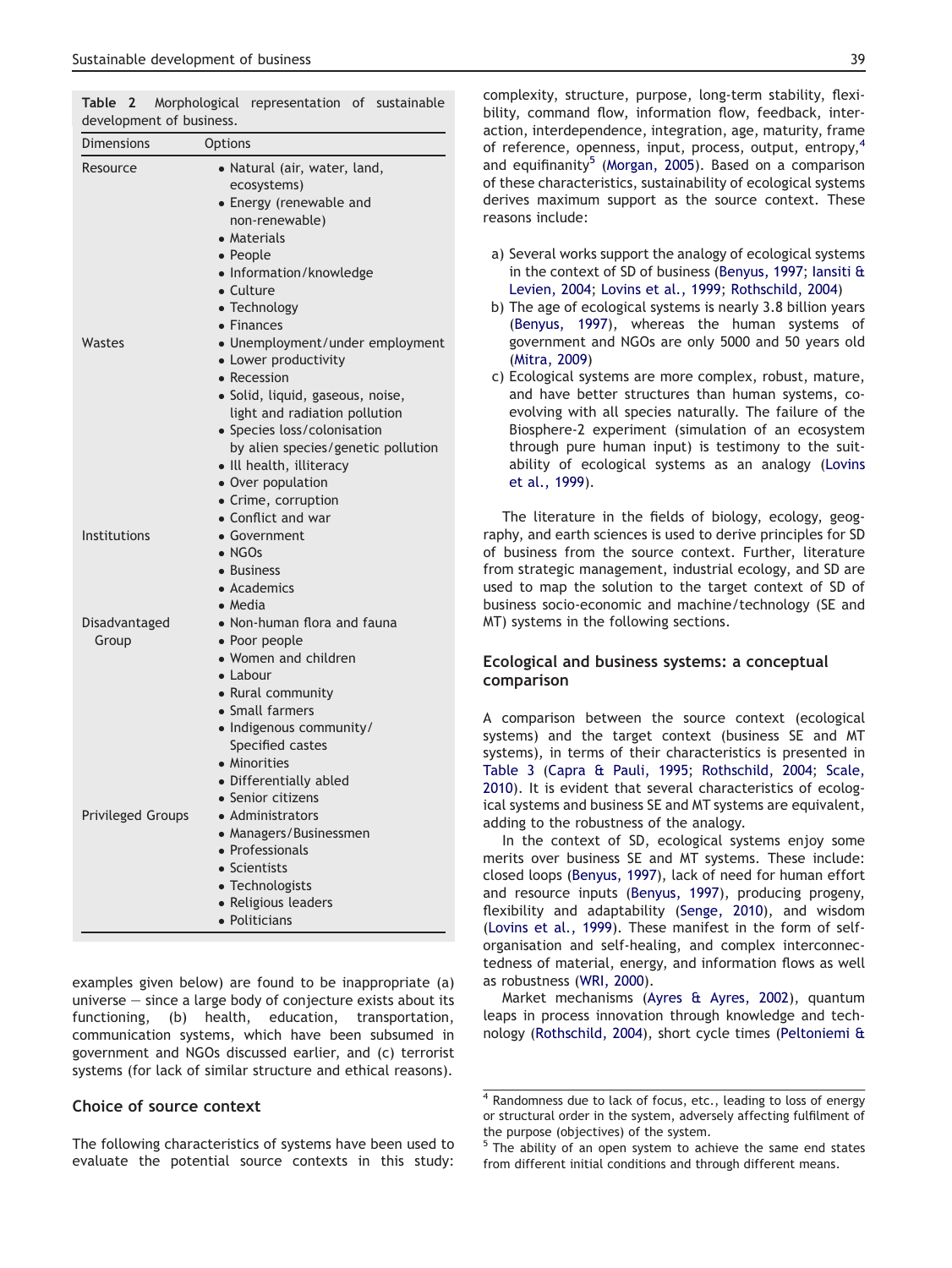| 1995; Rothschild, 2004; Scale, 2010).   |                                                                  |                                                                                       |                                                                                                                                       |                                                                                     |
|-----------------------------------------|------------------------------------------------------------------|---------------------------------------------------------------------------------------|---------------------------------------------------------------------------------------------------------------------------------------|-------------------------------------------------------------------------------------|
| <b>Attributes</b>                       |                                                                  | Ecological systems                                                                    | <b>Business SE systems</b>                                                                                                            | <b>Business MT systems</b>                                                          |
| Units                                   |                                                                  | Organism                                                                              | Individuals                                                                                                                           | Devices, machines,<br>instruments                                                   |
| Population $-$<br>species               | Groups of<br>individuals<br>at the same<br>level of<br>hierarchy | Similar devices, instruments,<br>machines in the plant                                |                                                                                                                                       |                                                                                     |
| Community                               | Office                                                           | Plant                                                                                 |                                                                                                                                       |                                                                                     |
| Ecosystem                               | <b>Business firm</b>                                             | Firm level technology<br>infrastructure                                               |                                                                                                                                       |                                                                                     |
| <b>Biosphere</b>                        | system                                                           | Industry/global Network of industry/global<br>socio-economictechnology infrastructure |                                                                                                                                       |                                                                                     |
| Structure                               |                                                                  | Composition, quantity, range/ Organisation structures/<br>gradient, food-webs         | processes                                                                                                                             | Logical schema, layouts,<br>architectures                                           |
| <b>Flows</b>                            | Information                                                      | Biophysical chemical processesFormal, informal                                        | communications                                                                                                                        | Machine language                                                                    |
|                                         | Materials                                                        | Biophysical chemical processes Human transport, mobility                              |                                                                                                                                       | Materials and products through<br>conveyors, transport, and<br>human/animal effort  |
|                                         | Energy                                                           | Food and carbon cycles, solar Motivation and food<br>(direct and derived)             |                                                                                                                                       | Fuels, batteries, conventional<br>and non-conventional sources                      |
| <b>Norms</b>                            |                                                                  | e.g. Growth and balance                                                               | Laws, codes, ethics,<br>and principles                                                                                                | Rules, operating principles,<br>and algorithms                                      |
| Environment                             |                                                                  | Celestial processes and other/ Government, NGOs,<br>external ecosystems               | other businesses, and<br>the biosphere                                                                                                | Other machine systems,<br>socio-economic system,<br>and the biosphere               |
| Ownership                               |                                                                  | Commonly evolved and owned Society and shareholders                                   |                                                                                                                                       | <b>Business firm</b>                                                                |
| Soul (essence)                          |                                                                  | by all species<br>Maintaining conditions<br>conducive for all living<br>species       | Providing materialistic<br>need of the society                                                                                        | Meeting defined processing<br>tasks through functional<br>capabilities              |
| Hierarchy/operational<br>responsibility |                                                                  | Based on food chain<br>with humans                                                    | Management team at the<br>top with the rest based                                                                                     | Chief Technology Officer,<br>controls (micro processor,                             |
| Interdependence Synergetic              |                                                                  | as the highest link<br>Symbiotic species                                              | on the organisation structure<br>Supply chain partners                                                                                | CPU and manual) at the top<br>Equipment along a<br>production line                  |
|                                         | Competitive                                                      | Predator-prey,<br>within same species                                                 | and government<br>Businesses within an<br>industry, employees<br>at a level of hierarchy                                              | Equipment that perform<br>similar functions                                         |
|                                         | Parasitic                                                        | Alien species, parasitic<br>plants, bacteria, and<br>viruses                          | Rogues, criminals,<br>and money launderers                                                                                            | Computer viruses and hackers                                                        |
| Lifecycle                               | Evolution                                                        | Diversity, number<br>of members,<br>interdependence                                   | Human values,<br>ecosystem's rights, knowledge, power, interdependence or<br>interdependence among firms integration, waste reduction | Energy efficiency, processing                                                       |
|                                         | Maintenance                                                      | Through inputs<br>from sun and<br>self-healing                                        | Through human effort $-$<br>leading to just and<br>stronger businesses                                                                | Through human/technological<br>routines $-$ preventive and<br>breakdown maintenance |
|                                         | Obsolescence                                                     | Extinction                                                                            | Liquidation, sell off, mergers                                                                                                        | Decommissioning, replacement<br>of old technologies                                 |

<span id="page-4-0"></span>Table 3 Equivalences among attributes/characteristics of ecological systems and business SE and MT systems [\(Capra & Pauli,](#page-11-0)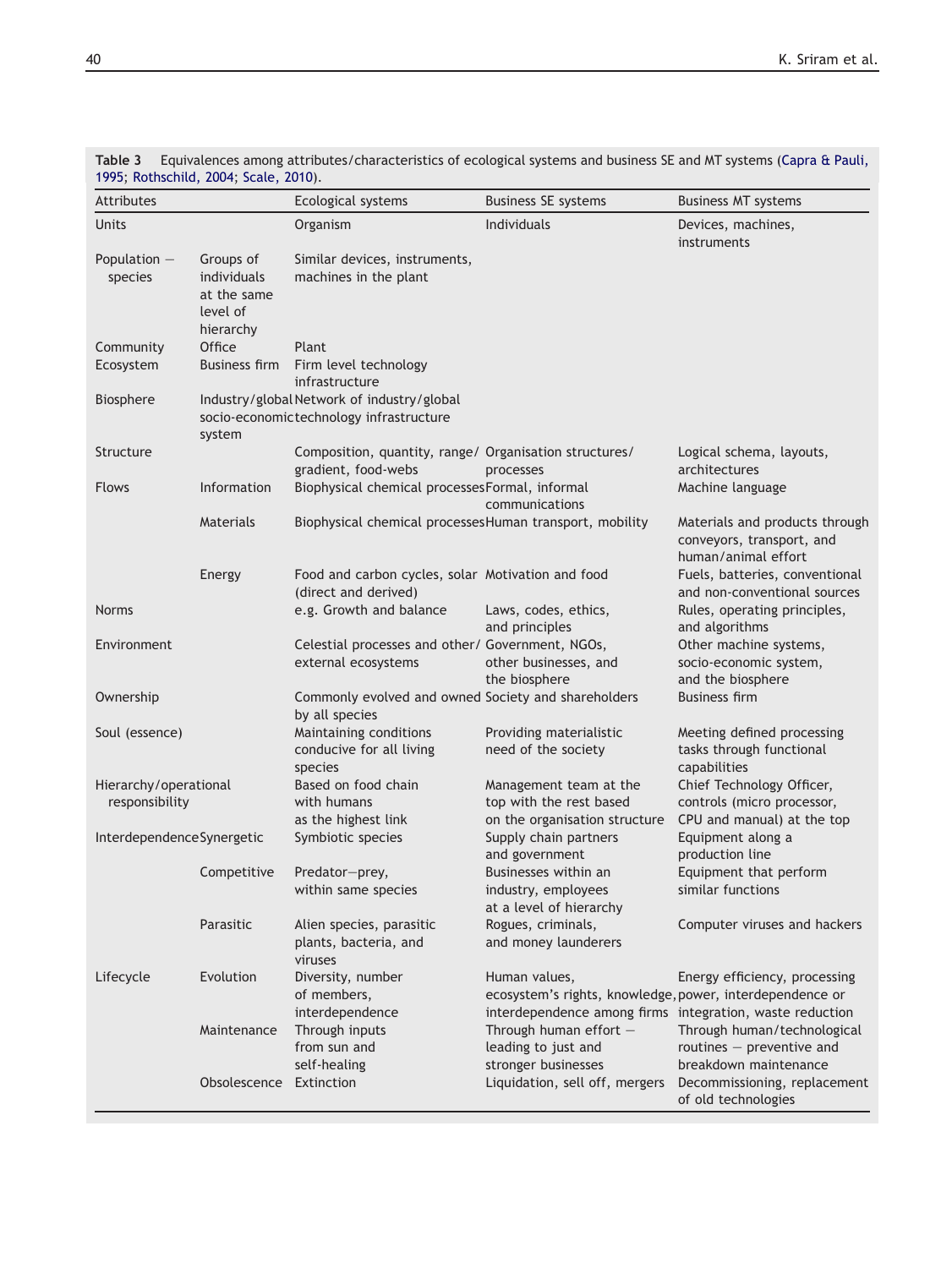<span id="page-5-0"></span>[Vuori, 2004\)](#page-12-0), free will and conscious choice [\(Ayres & Ayres,](#page-11-0) [2002](#page-11-0)) are the merits of business SE systems over ecological systems [\(Moore, 1996\)](#page-12-0). Predictability, reliability and repeatability, processing speeds, and tolerance to difficult environments are some of the merits of business MT systems over ecological systems. These merits of business SE and MT systems over ecological systems may, in fact, facilitate business systems to quickly transform towards SD.

# Mapping the analogical solution  $-$  inferring the principles of sustainable development of business

In this section, the principles of SD of business SE and MT systems are inferred using analogies of important sustainability principles from ecological systems. It should be noted that the mapping of analogies from ecological systems to business systems may be many to one, one to many, and many to many. The principles of SD discussed below are applicable to managers and policy makers at all levels (refer to Units and Business SE and MT systems in [Table 3\)](#page-4-0). It is applicable to all geographies and across all industries.

Principle 1 – manage with lifecycle orientation – is discussed in detail with the following structure  $-$  (a) Abstracting the constituent sub-principles of SD from ecological systems (b) Inferring the sub-principles for SD of businesses from those of ecological systems, including the corresponding strategic perspectives and initiatives (c) Providing a business example of the application of the principle, and (d) Summarising the discussion in Table 4. Principles 2 to 12 are briefly discussed and their elaboration is left for further research.

#### Principle 1: manage with lifecycle orientation

In an ecosystem, in the context of sustainability, the entire lifecycle needs of most individuals in every species are provided for [\(Nisimura & Numata, 2001\)](#page-12-0). For example, carpet beetles develop from larvae to adults in  $1-3$  years' time, depending on the ability of the environment to meet their lifecycle needs. Larvae hatching from eggs in the spring and early summer, often in the nests of birds, feed on natural fibres throughout their development. Eventually, they experience a dormancy period during low food supply prior to pupation into the adult stage during May to August, feeding on pollen of flowering plants. Thus, the lifecycle of the carpet beetle is adapted to the availability of required resources in its ecosystem.

Further, in ecosystems, lifecycle orientation dictates the major life history characteristics, such as age at first reproductive event, reproductive lifespan and ageing, and the number and size of offspring. This reflects different allocations of an individual's resources (i.e. time, effort, and energy expenditure) to competing life functions ([Promislow & Harvey, 1990\)](#page-12-0). Further, the life history characteristics dynamically change according to the population density as well as the ecosystem's stability. Genotypes with highest fitness at the dense population level have lower fitness at lower population density. An unstable environment tends to promote those organisms that produce a large number of offsprings early in life. Thus, lifecycles in an ecosystem involve tradeoffs between reproduction, growth, and survivorship [\(Kozlowski & Wiegert, 1986](#page-11-0)).

Another example of lifecycle orientation in an ecosystem is that the waste of one species serves as food for another [\(Lovins et al., 1999\)](#page-12-0), or, waste equals food

|  |  | Table 4 Analogy for principle 1: manage with lifecycle orientation. |  |
|--|--|---------------------------------------------------------------------|--|
|--|--|---------------------------------------------------------------------|--|

Sub-principles of ecosystems sustainability

| a) Lifecycle needs of most species are provided for |
|-----------------------------------------------------|
|-----------------------------------------------------|

- b) Self-adaptive cyclical processes of life and transformation exist across spatial and temporal scales (the panarchy model). The cycles typically consist of exploitation ( $\gamma$  phase), conservation ( $\kappa$  phase), release ( $\Omega$  phase), and reorganisation ( $\alpha$  phase). Cross scale linkages of revolt and remember exist.
- c) Lifecycle orientation dictates life history characteristics; Species in ecosystems balance and tradeoff resources (time, energy, and effort) across competing life functions (reproduction, growth, and survivorship).
- d) Waste of one species is food for another

| Sub-principles for sustainable development of business                                                                                                                                                                                                                                                                                                                                                                                              |                                                                                                                                                                                                                |  |  |  |
|-----------------------------------------------------------------------------------------------------------------------------------------------------------------------------------------------------------------------------------------------------------------------------------------------------------------------------------------------------------------------------------------------------------------------------------------------------|----------------------------------------------------------------------------------------------------------------------------------------------------------------------------------------------------------------|--|--|--|
| <b>Business SE systems</b><br>a) Ensure self-adaptive cyclical process of transformation<br>towards SD<br>b) Plan in the fore loop and dynamically manage the back<br>loop, through experimenting and change management                                                                                                                                                                                                                             | <b>Business MT systems</b><br>a) Ensure safe decommissioning of productive facilities,<br>plants and other MT processes<br>b) Move from a linear to cyclical process in the context of<br>energy and materials |  |  |  |
| c) Manage multiple variables but only a handful of key<br>variables across phases; manage slow and large<br>variables, apart from fast and small variables; use<br>multiple leadership styles across phases<br>d) Manage social and ecological aspects during the<br>lifecycles in addition to financial aspects<br>e) Design products for lifecycle<br>f) Adopt extended producer responsibility<br>g) Move towards a service based business model | c) Design to recycle/upcycle separately as technical<br>waste and biological waste                                                                                                                             |  |  |  |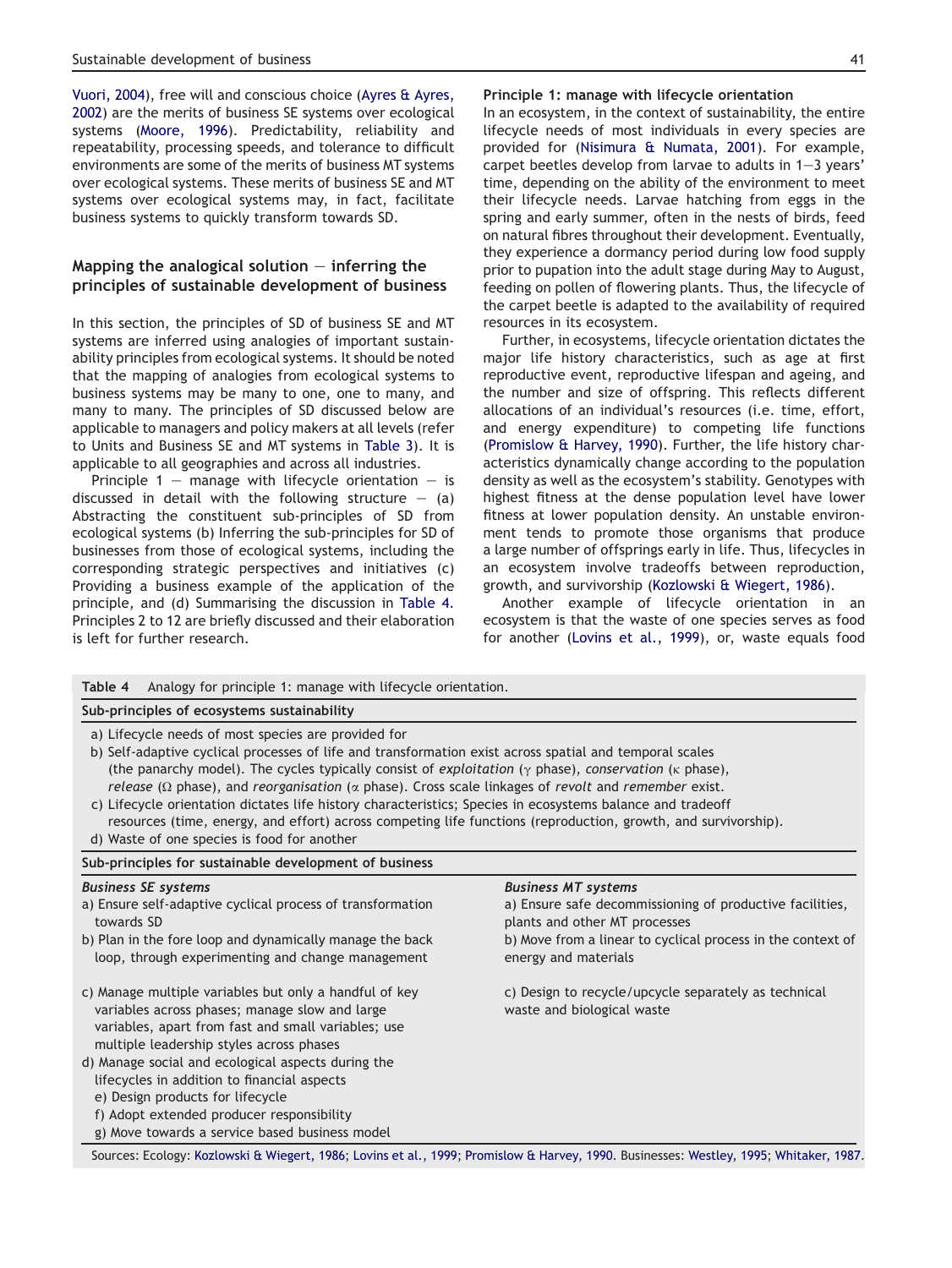[\(McDonough & Braungart, 2002](#page-12-0)). The following cycle illustrates this process:

- a) The bodies of dead animals are food for microorganisms (detritus food chain)
- b) The wastes from microorganisms at the end of this process become humus for plants (grazing food chain)
- c) Oxygen release, which connotes the wastes of plants during the day, serves as an input for the breathing process of animals.

Panarchy, a metaphor from ecosystems lifecycles, provides a simple framework to understand complex adaptive systems operating at various scales in space and time ([Gunderson & Holling, 2002\)](#page-11-0). Across the four phases of the panarchy model, ecosystems are described on the three dimensions of potential or wealth, internal connectedness or resources-species/actors networks and resilience or adaptation and survival spirit as explained in Fig. 2.

a) Potential (y axis) refers in the ecosystem context to the accumulation of biomass, nutrients, and structure (openness, density and centrality, innovations and mutations) in the system at each stage. It sets the limits to what is possible  $-$  the number and kinds of future options available. Analogously in business systems, competencies of individual businesses, skills of the workforce, technologies, institutional competencies, finances, as well as quality and quantity of soft infrastructure (cultures) and physical infrastructure constitutes the potential of the system.

- b) Connectedness (x axis) in the ecosystem indicates the extent of diffusion or connectedness of internal elements (variables) through their connections and relationships (processes linking resources and species). Low connectedness in the system is an indication of diffused elements that are loosely connected. Hence, the behaviour of the system is dominated by outward relations and affected largely by outside variability. High connectedness means tight coupling among the aggregated elements, with the system's behaviour being dominated by inward relationships among the aggregate elements. The high connectedness enables mediation or control of the influence of variability of external elements (e.g. temperature regulation in warm blooded animals, which involves five different physiological mechanisms). Analogously in business systems this refers to internal connectedness of actors and components, traded and un-traded dependencies between stakeholders, units within and outside the organisation, local networks of trust, formal and informal associations, social networks, knowledge spillovers, and patterns of mobility within and from outside the network. Thus in business systems connectedness includes the idea of interaction between actors (human stakeholders with foresight and conscious choice).
- c) Resilience (z axis), in ecosystems, is a measure of the system's ability to recover from unexpected and



Figure 2 Panarchy model ([Gunderson & Holling, 2002\)](#page-11-0).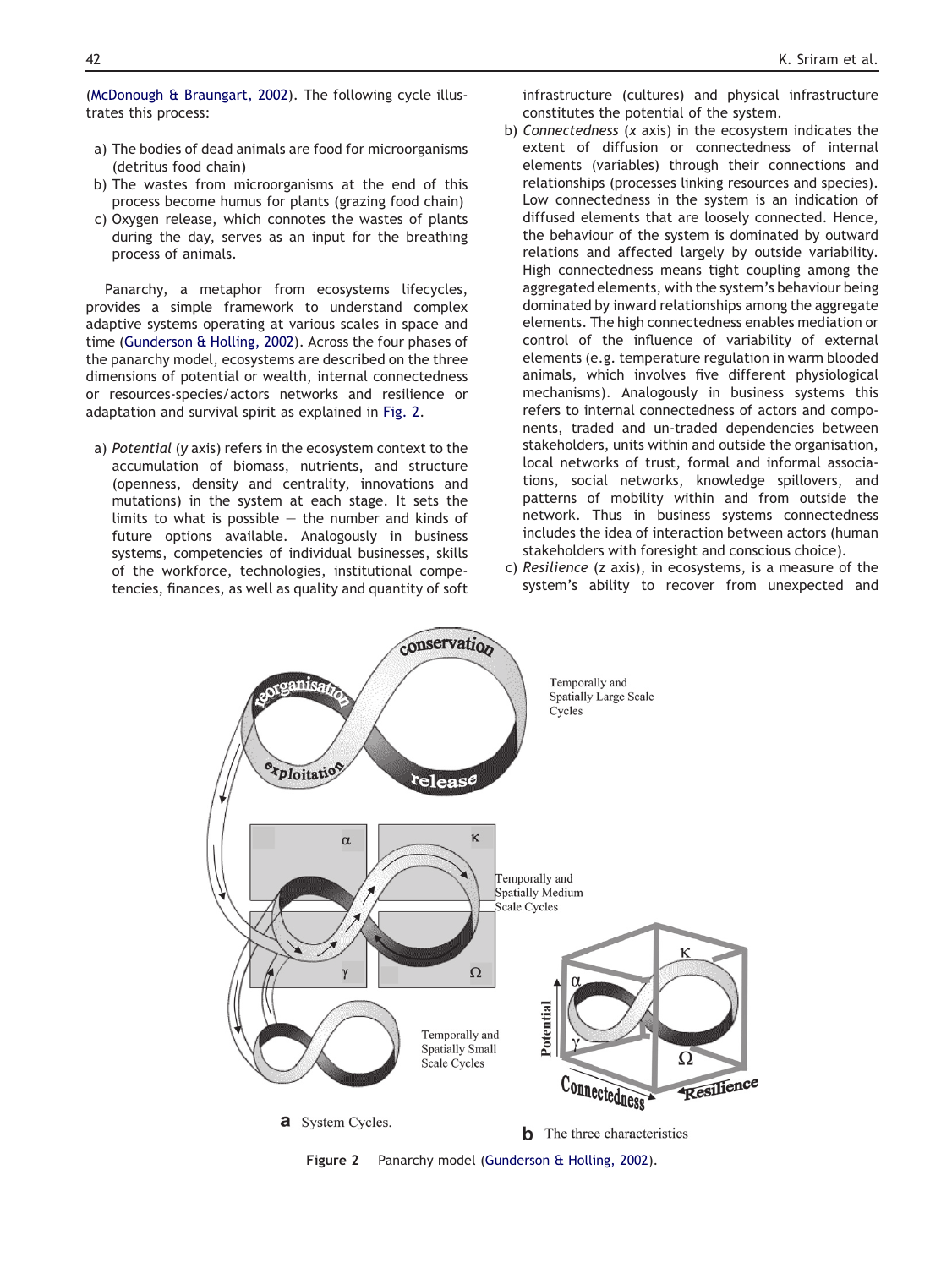unpredictable shocks. At the stage of high resilience, the ecosystem is able to sustain itself, or recover well to a better state, from shocks without radical change to structure, function, feedback and identity. Analogously, in business systems it is the ability of an SE system to recover, to a similar or better state from unexpected or unpredictable shocks, without radical change in structure, form, function and/or identity. Thus systems with high resilience avoid collapse in response to shocks. Further, system-wide costs of failure are low when resilience is high.

It is evident that ecosystems and business systems alike go through the following four phases ([Gunderson & Holling,](#page-11-0) [2002](#page-11-0); [Simmie & Martin, 2010\)](#page-12-0). The cycle commences with "exploitation" ( $\gamma$  phase), exhibiting rapid growth. In this phase, species rapidly colonise fertile niches in the ecological system. In business systems the successful entrepreneurial organisations rapidly grow by taking advantage of the comparative advantages of the local economy.

This is followed by the "conservation" ( $\kappa$  phase) of maturation and rigidities. In ecological systems, biomass and nutrients are slowly accumulated and stored. In the business systems large bureaucracies slowly consolidate their market share. This leads to the vulnerabilities to external shocks in both the systems.

This is followed by the "release" ( $\Omega$  phase) of creative destruction. In this phase, ecosystems and species decline and biomass/nutrients are released (e.g. through forest fire). Businesses as well as the regional economy decline and workers and CEOs get fired as a cost cutting measure during recession.

The "reorganisation" ( $\alpha$  phase) with innovations and experimentation follows. Some resources are depleted, while others are recombined, reused, rebuilt, and acquired to "reorganise" and form a new ecosystem. Similarly new business models, institutions and comparative advantages emerge by dropping obsolete competencies, recombining, regrouping existing competencies, and adding new competencies. This leads to a new platform for the following "exploitation" ( $\gamma$  phase) and continuation of the cycle.

The exploitation ( $\gamma$  phase) and conservation ( $\kappa$  phase) together are called the fore loop of the cycle which maximises the ecological successions (in ecological systems) and capacity building (in business systems). The release ( $\Omega$ phase) and reorganisation ( $\alpha$  phase) together are called the back loop that maximises experimentation and innovation in both systems and facilitate transformation.

The panarchy model consists of hierarchies of "small and fast" cycles nested in "large and slow" cycles. The causation is both bottom up and top down. There are two relationships across the scales: a) The "revolt", which occurs when fast, small events or systems overwhelm large, slower ones, leading to novelty and b) The "remember", when the potential accumulated and stored in the larger, slower levels influences the reorganisation phase of a smaller, faster level and contributes to recovery and continuation of the cycle. Since minimal constraints exist in the back loop, it provides opportunities to transition to SD. In the sustainability context, the transition from conventional to sustainable organic agricultural practices has been studied in the panarchy model by [Apeldoorn, Marthijn, Sonneveld,](#page-11-0) [& Veldkamp \(2011\).](#page-11-0)

Managers are good at strategically planning in the fore loop, but are less aware of appropriate behaviour in the back loop. The acid test for managers and leaders is to be able to transition from the back loop to the next robust fore loop. Key insights to the managers from the panarchy model in this context are:

- a) Dynamically manage the activities self-adaptively, and enable transformation in the back loop. Such dynamic management in the back loop includes several experiments with low cost of failure (e.g. skunkworks, which are separate entities in the organisation for experimenting with innovative ideas), which while facilitating change, involve all stakeholders and provide adequate time. Further, conservation and aggregation of critical capital (through reserves) and management of cross scale linkages is required in the back loop.
- b Manage "slow and large" variables, apart from the "fast and small" variables. Manage multiple but handful of key variables.
- c) Adopt different leadership styles as appropriate for the different phases and ensure depth of management to transition successfully from the back loop to the next cycle.

Businesses are well tuned to manage the economic aspect of the triple bottom line over the lifecycle, e.g. product lifecycles, product line lifecycles, technology lifecycles, and economic long waves. However they are less tuned to manage lifecycle impacts on society or the ecology, which is a fundamental requirement of SD of businesses.

From the social and ecological standpoints, businesses need to address key lifecycle issues such as:

- a) Providing for livelihoods in the vicinity of the community, when a mine or quarry is closed after its useful life
- b) Protecting the health of a community from stored toxic wastes, after decommissioning a nuclear plant
- c) Maintaining the eco-services to industry, while exploiting the ecosystem for input industries, especially extractive industries.

From the ecological point of view, the complexity of the processes must be viewed as an investment when making design choices on recycle, reuse, or beneficial disposition ([Anastas & Zimmerman, 2003\)](#page-11-0). In an individual business context, lifecycle orientation can be in the form of product design, extended producer responsibility, and meeting consumer needs through a service based business model. This would facilitate minimisation of lifecycle impacts on the ecological bottom line [\(Lovins et al., 1999;](#page-12-0) [McDonough](#page-12-0) [& Braungart, 2002](#page-12-0)).

Products designed for lifecycles are easier to use, have smaller sizes and simpler functionalities for consumers, and are more durable. They are also less resource intensive, generate less waste, and are safer to use by the consumer ([Benyus, 1997](#page-11-0)). They use smaller diversity of materials and components. They have better serviceability and easier upgradability ([WBCSD, 2000\)](#page-12-0).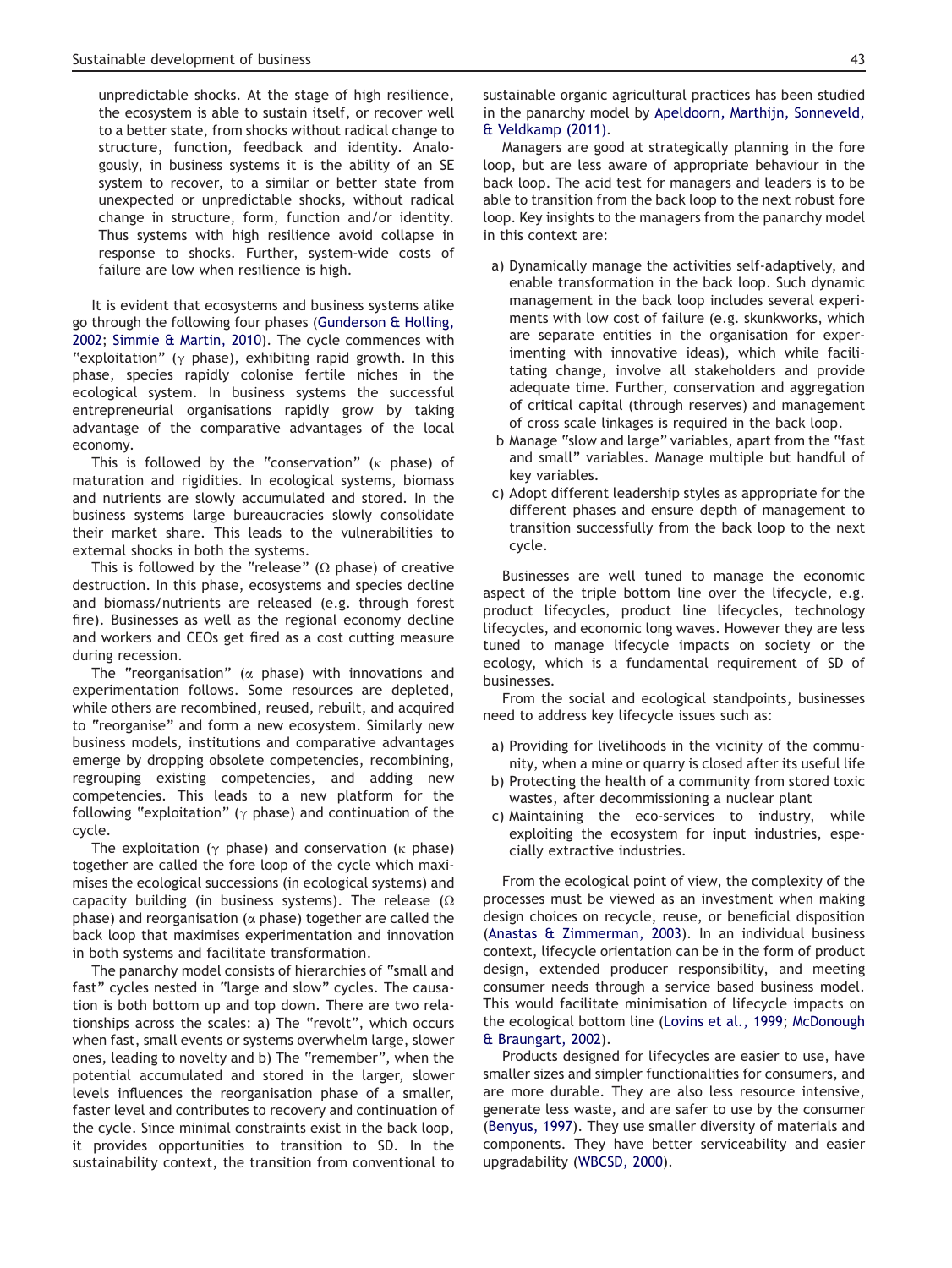Eco-efficiency opportunities can emerge at any point in the entire lifecycle of a product/process [\(WBCSD, 2000](#page-12-0)). The industrial production system lifecycle has three stages: (a) the materials transformation (the industrial production of materials) (b) the industrial manufacture of products, and (c) the customer product cycle (including disposal). Extended producer responsibility (EPR) (equivalent to the detritus food chain) shows the commitment of a business firm to design for the end of product/process lifecycle. This means that an organisation is committed to take back products and decommission plants harmlessly at the end of their life. In this way, the ecological effects at the end of the product/process lifecycle are minimised and are reflected in the cost of the product. This, at the bare minimum, involves the ability to easily disassemble a product at the end of its life for recycling or ensure that the byproducts are revalourised ([WBCSD, 2000](#page-12-0)). Further, a closed loop value addition cycle that recycles/upcycles wastes to inputs is preferable [\(McDonough & Braungart,](#page-12-0) [2002](#page-12-0)), instead of consuming virgin material and spewing out wastes [\(Benyus, 1997](#page-11-0)). In such a case, waste materials and energy can be reused almost continuously in a closed cycle, subject to the constraints of physics and thermodynamics. Such a redesign of business processes from linear to cyclical forms is referred to as "the natural step (Capra and Pauli (Eds.), 1995). In lifecycle orientation, "monstrous hybrid" wastes should be prevented and wastes should be amenable for separate recycling in the form of "technical waste" as nutrients for new products, or "biological waste" as a nutrient for the ecosystem [\(McDonough & Braungart,](#page-12-0) [2002](#page-12-0)). Examples of such practices exist even at the interorganisation level, where wastes from one industry are broadly publicised for use by another industry, requiring such a material as input [\(Benyus, 1997](#page-11-0)).

A transition from current sale of product relationship to service/solution to customer relationship is also required in lifecycle orientation (Capra and Pauli (Eds.), 1995; [Benyus, 1997\)](#page-11-0). Increasing service intensity [\(DeSimone &](#page-11-0) [Popoff, 2000\)](#page-11-0) and a move towards a leasing based business model could facilitate this ([Dirk et al., 2004\)](#page-11-0). In doing so, a firm can align the goals of its business with the goals of the customer, society, and ecology ([Lovins et al., 1999](#page-12-0)). This would facilitate the business and client to share a portion of the savings of resource efficiency and waste reduction.

Interface Corporation successfully used lifecycle design to increase its market share of its carpets business (between 1990 and 1998). It substituted PVC with selenium. This led to longer life, easy maintenance, less toxicity and higher raw material efficiency. It benefited from improvements in material efficiency and waste reduction using a leasing model. Such benefits were also shared with clients [\(Lovins et al., 1999](#page-12-0)).

[Table 4](#page-5-0) summarises the discussion relating to the principle of manage with life cycle orientation.

Lifecycle orientation is the cornerstone of all principles of ecosystems sustainability. There are other principles that pertain to each of the three dimensions of the panarchy model, viz., potential, connectedness and resilience. These support the principle of lifecycle orientation of ecosystems as well as business systems vis-à-vis their triple bottom line. The key properties pertaining to each of the

three dimensions of the panarchy model serve as the basis for deriving the other principles of SD of business. (Detailed discussions on the corresponding sub-principles, strategic perspectives, and initiatives are, however, beyond the scope of this paper.)

# Principles related to potential

The key properties related to potential are concerned with inputs, value, structure and knowledge pertaining to ecosystems, and hence analogically with business systems as well. Businesses should learn from nature to avoid ecological and social bankruptcy, which ultimately would end in financial bankruptcy ([Dirk et al., 2004](#page-11-0); [Lovins et al.,](#page-12-0) [1999](#page-12-0); [UNGC Accenture, 2010;](#page-12-0) [WBCSD, 2000\)](#page-12-0).

#### Principle 2: limit use of inputs

Processes in nature work with finite availability of resources  $$ absolute stocks in the short run and their replenishment rate in the long-run ([Scale, 2010\)](#page-12-0). Further, in nature, form and function are strongly and dynamically related, and the same material performs several functions to achieve this ([Benyus,](#page-11-0) [1997](#page-11-0)). Similarly, in the business context the social and ecological resources should be used at a rate that is consistent with the stock in the short run and replenishment rate in the long-run [\(Dirk et al., 2004](#page-11-0)). This is especially true because natural capital is increasingly becoming the limiting factor [\(Lovins et al., 1999\)](#page-12-0).

#### Principle 3: add value and do not deplete it

Ecocentrists believe that all life has an intrinsic value and a right to live ([Singer, 1999\)](#page-12-0). On the other hand, anthropocentrists estimate that the ecosystem services, to which each species contributes, are as much as the economic income of the world ([Hanson et al., 2010\)](#page-11-0). These services include: (i) provisioning (ii) regulating (iii) culture, and (iv) support services. Analogous to ecosystems, businesses should also ensure long-term value addition and minimal value depletion, qualitatively and quantitatively, in the following [\(IPCC, 2007a, b](#page-11-0)) (a) green infrastructure and their services ([Groves et al., 2010;](#page-11-0) [Lovins et al., 1999\)](#page-12-0) (b) social and soft infrastructure, and (c) technology infrastructure [\(WBCSD, 2010\)](#page-12-0). Minimising quantity, concentration and toxicity of waste is a way of minimising value depletion. When such depletion occurs due to their activity, businesses should offset such depletion of ecosystems (biodiversity and carbon offsets) ([WBCSD, 2009\)](#page-12-0).

#### Principle 4: strengthen the base

Typically, a healthy ecosystem is shaped like a pyramid. The more energy efficient species  $-$  primary producers (e.g. plants)  $-$  form the strong base of the food pyramid in terms of biomass (stock of energy), productivity (flow of energy), and numbers ([Odum, 1971\)](#page-12-0). The large, fierce animals that are least energy efficient are rare, and form the apex of the food pyramid. In the socio-economic context, those at the bottom of the pyramid (BOP), 4 billion people who earn less than \$2 a day, should be made active, informed and involved consumers, employees and investors [\(Prahalad, 2005\)](#page-12-0). If this is not achieved, we may see forced changes in wealth distribution like the French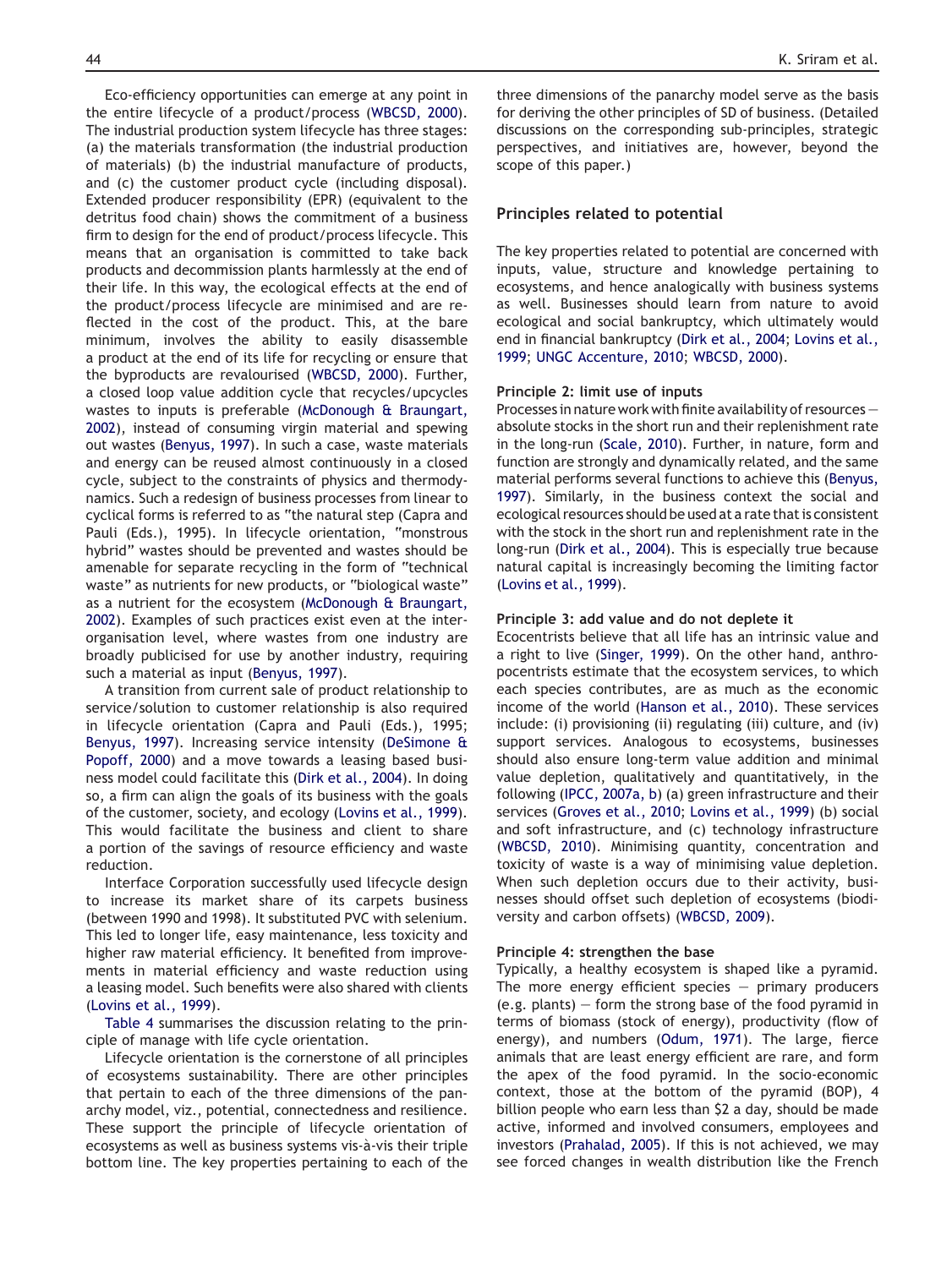Revolution ([Huang, 2010\)](#page-11-0). To avoid this, businesses should provide adequate resources to the BOP market, including senior management time. In an individual business system context, overheads (analogous to carnivores) need to be minimised, and value adding professionals (analogous to primary producers) increased to have a strong base. For this purpose, sustainability professionals should behave like value adding professionals, contributing to increased revenues, and decreased costs/risks ([Lovins et al., 1999\)](#page-12-0).

#### Principle 5: encourage learning

A species or an ecosystem, which does not learn, does not and cannot survive in the long-run ([Buzzle, 2011\)](#page-11-0). As an example, several species are already adapting to early signs of global warming in North America [\(Hendry, Farrugia, &](#page-11-0) [Kinnison, 2008](#page-11-0)). Learning in ecosystems occurs best in a constant state of incremental flux in the environment ([Tissier et al., 2006\)](#page-12-0). Species in an ecosystem learn to adapt to changes: in a place (by change in form/timing/adaptive evolution-gene frequency), and by shift of geographical range. Similarly, businesses should learn and accumulate knowledge to adapt towards SD. A business should have future scenarios and generate adaptive portfolios in the context of SD, instead of learning by shocks [\(Grantham](#page-11-0) [et al., 2010\)](#page-11-0). Further, the current and future managers should be empowered with the latest developments in health, ecology, and SD ([Dirk et al., 2004\)](#page-11-0).

# Principles relating to connectedness

Processing power, networks and controls are key properties related to connectedness in ecosystems. Ecosystems show that appropriate and tailored connections contribute to sustainability. Likewise, these will enable SD of Business.

#### Principle 6: respect and improve processing power

Inputs in excess of the processing power are harmful to ecosystems. Hence such excesses are curbed through their intriguing processes [\(Benyus, 1997\)](#page-11-0). At the global level, economic systems are burdening ecosystems with inputs in excess of nature's processing power (e.g. carbon) [\(Meadows](#page-12-0) [& Meadows, 2004;](#page-12-0) [IPCC, 2007a, b\)](#page-11-0). Attention to material and energy flow analysis through tools like lean thinking ([Womack & Jones, 2003\)](#page-12-0) and focussing on quality rather than quantity of throughput could help avoid an unfavourable threshold and curb unsustainable industrial metabolism [\(Zsolnai & Ims, 2006\)](#page-12-0).

#### Principle 7: ensure synergy through networking

Synergy within and across ecosystems occurs through networking, where the whole (ecosystem) is more than the sum of the parts (species and non-living matter) ([Lovelock,](#page-12-0) [1979](#page-12-0)). Fitness of one species depends upon the fitness of another (co-evolution). Even competing animals in nature often avoid friction and loss of energy, by avoiding unnecessary fights ([Benyus, 1997\)](#page-11-0). Businesses should learn to be "keystone" organisations that share value in the network, rather than those "hub landlords" that drain value ([Moore,](#page-12-0) [1996](#page-12-0)). The short-term interests of businesses should be subservient to the long-term interests of society and stakeholders and ultimately the long-term interests of

business. This would involve adopting a process/value chain view, instead of an intra and inter-organisation structural view. In this context, there is a need to promote close cooperation, shared values, and shared vision among stakeholders towards SD of business ([Senge, 2010\)](#page-12-0).

#### Principle 8: adopt appropriate controls

The properties of self-organisation, self-regulation and self-healing are innate in ecosystems [\(Peltoniemi & Vuori,](#page-12-0) [2004](#page-12-0); [Wu & David 2002](#page-12-0)). In the context of SD of business, where complexity, uncertainty, and discontinuity are involved, self-adaptive control, based on empowerment is more appropriate than top down or efficiency based, incentive driven controls. The role of top management in such situations is to ensure that constraints to SD are removed ([Doppelt, 2003\)](#page-11-0). Further, measurement and action are required on leading and lagging indicators of business health under the triple bottom line [\(Hanson et al., 2010\)](#page-11-0). At the economic system level, externalities must be internalised not only through laws, incentives and markets for carbon/biodiversity, but also through self-regulation ([Stringham, Miller, & Clark, 2010](#page-12-0)). Adoption of the precautionary principle (Look before you leap; Burden of proof on the initiator) is critical when introducing new technology ([Dirk et al., 2004\)](#page-11-0). In this context, public disclosure about performance on the social and ecological bottom line should be ensured.

# Principles related to resilience

Modularity, redundancy, diversity and security are properties of resilience. Resilience ensures the ability of a system to recover from shocks and adversity and hence ensure their sustainability for ecological and business systems alike. Principles for SD of business relating to these properties are presented below.

#### Principle 9: design modularly

Modularity in ecosystems helps dynamic stability, enables low response time for adaptation, growth and evolution, fault tolerance, containment of toxins, easier duplication, and specialisation in the context of sustainability [\(Wu &](#page-12-0) [David, 2002](#page-12-0)). Several communities of organisms live locally in an integrated and enduring way within a module ([Benyus, 1997](#page-11-0)). Just like in nature, business systems should be designed modularly, consistent with system optimality ([Lovins et al., 1999\)](#page-12-0) in order to derive the above benefits in the SD context. Hence there is a need to use local cultural, economic, natural, and social resources and sell locally and be connected with the landscape ([McDonough & Braungart,](#page-12-0) [2002](#page-12-0)).

#### Principle 10: ensure redundancy

Species redundancy facilitates ecosystem resilience (redundancy hypothesis) ([Walker, 1992\)](#page-12-0). Redundancy in ecosystems exists in inputs, processes, structures, and functions to cushion against uncertainty ([Wu & David,](#page-12-0) [2002](#page-12-0)). Similarly, redundancy in business ensures higher reliability, agility, investment in future, and risk taking ([DeMarco, 2001\)](#page-11-0). This might be even at the expense of lower efficiency, higher time consumption, and messy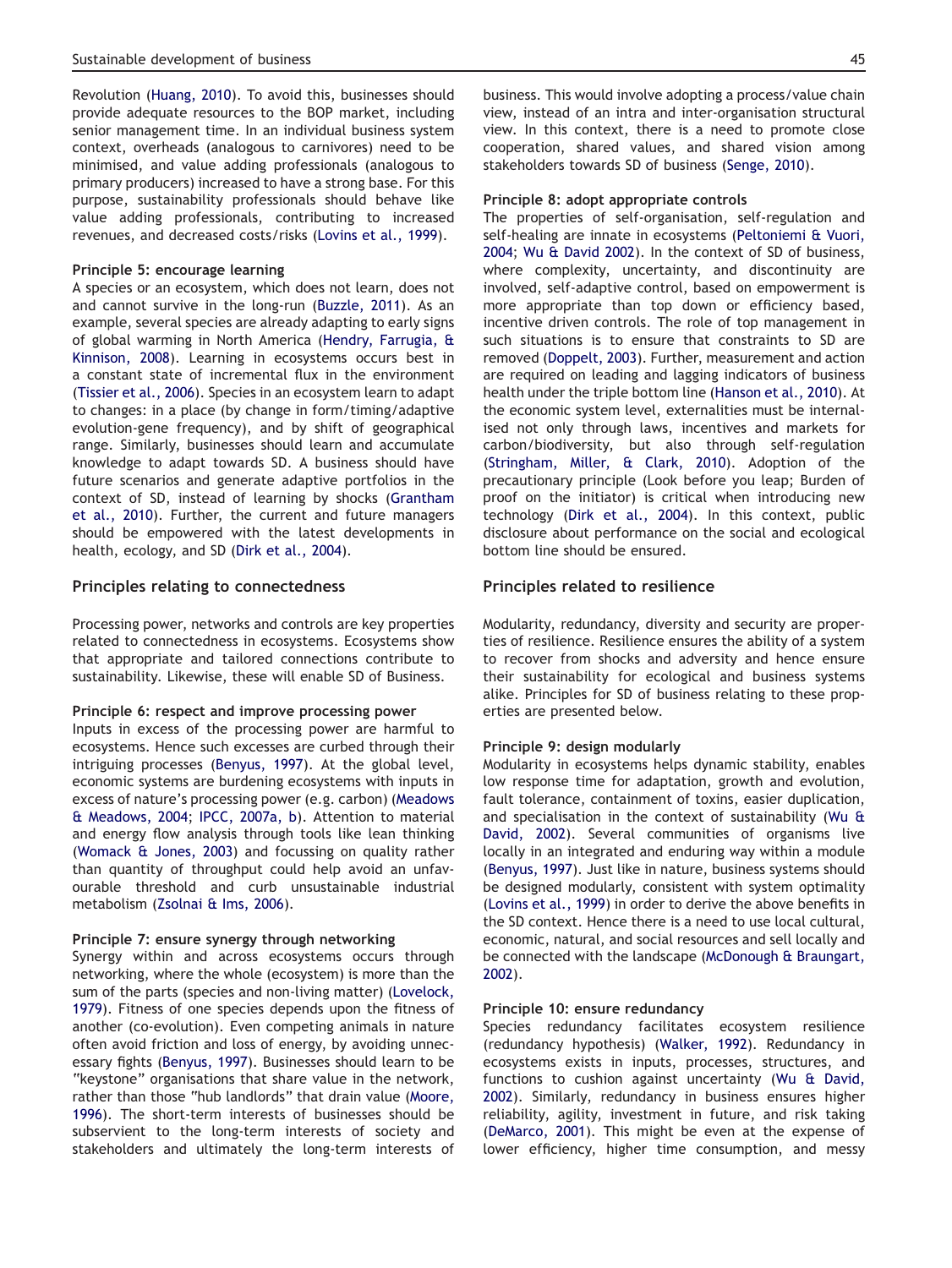organisational structures and processes. Thus there is a need to ensure adequate redundancy in stock, flow, structure, and institutions for normal conditions for business. Redundancy in essential goods and services also assists the local community to tide over difficult situations like disasters ([Tierney, 2002\)](#page-12-0).

#### Principle 11: facilitate diversity

Diversity as in the coral polyp, is a sign of healthy ecosystems ([Power & Jerjian, 2001\)](#page-12-0). Any perturbation in the environment has different effects within and across species, contributing to resilience (portfolio effect) [\(Elmqvist, 2003](#page-11-0)). On the other hand, monocultures and overspecialisation (e.g. conventional agriculture) are more vulnerable to pest attacks and even ecosystem collapse. At the global economic system level, the dominant individual gain-centred economic logic and the liberal democracy with a welfare state are mono-cultural artifacts of today. Operations of such artifacts have brought down the great civilisations of the past ([Scale, 2010\)](#page-12-0). In an individual business context, social diversity of human resource stimulates creativity and ability to respond to change [\(Zsolnai & Ims,](#page-12-0) [2006](#page-12-0)). In a business MT system context, use of (minimal number of) diverse set of local materials and energy leads to less waste, more natural resource efficiency, and resilience.

#### Principle 12: provide security

In the context of sustainability, the building blocks of an ecosystem do exhibit some natural security features. The security mechanisms may be direct or indirect, innate or acquired, natural or artificial, and active or passive ([Heil,](#page-11-0) [2010](#page-11-0)). These protect all levels of the ecosystem from forces attempting to destroy them. Security threats to businesses can be to human resources, physical assets, and/or information assets, that need to be protected [\(Bode, Akane, & Andre, 2010\)](#page-11-0). These mechanisms may be at the levels of policy, technology, and architecture. While designing security measures, there is a need to minimise downside risk and take advantage of the upside. At the economic system level, there is a security imperative to strive for a future of intense cooperation to proactively address common natural and social resources challenges as well as economic inequity challenges [\(Barry, 2007\)](#page-11-0).

The simple take-away from our current understanding of ecological systems are: (a) species in nature meet their needs without depleting from and in fact adding to ecosystems (b) survivors are those species which meet their needs without compromising the welfare of their and other's offsprings for 10,000 generations [\(Benyus, 1997;](#page-11-0) [Lovins et al., 1999](#page-12-0)). Above discussions on the principles of SD of business are illustrated in the Indian context in the next section.

# Principles of sustainable development of business: Indian examples

From time immemorial associations of traders (guilds) have been involved in SD related activities in India [\(Mitra, 2009](#page-12-0)). These include protection of vulnerable sections of societies and preservation of natural resources such as ponds and forests. Some of the examples of the application of the principles of SD in the Indian context in the modern era are discussed below. (The sequence numbers below refer to the principle numbers discussed earlier.)

Principle 4: The Sakthi project of Hindustan Unilever and the micro-finance activities of ICICI bank are successful pilots of targetting the bottom of the pyramid [\(Prahalad,](#page-12-0) [2005](#page-12-0)).

Principle 8: Unilever's efforts to measure and reduce green house gas emission in its supply chain through appropriate tools [\(WBCSD, 2009\)](#page-12-0).

Principle 9: The local sourcing and sale of agriculture produce by Pune farmers market [\(PFM, 2010](#page-12-0)).

Principle 10: Safety and security of nuclear energy facilities, including redundant sensors and controls [\(Hashemian,](#page-11-0) [2006](#page-11-0)).

Principle 11: Employee diversity in Infosys [\(Infosys,](#page-11-0) [2012](#page-11-0)).

While many more examples exist for the application of the principles of SD in India, the above examples illustrate that these principles are relevant in the Indian context also.

# Summary, scope for future research, and conclusion

The principle of lifecycle orientation has been discussed in detail and the corresponding sub-principles have been stated in the context of ecological systems sustainability. The sub-principles for sustainability of business SE and MT systems have been inferred using analogical reasoning. Eleven other principles for SD of business, supporting the principle of lifecycle orientation, have been briefly discussed. They are conceptually classified using the three constituent dimensions, viz., potential, connectedness, and resilience, of the panarchy model. The exact prioratisation of these principles in a business organisation will depend upon the context. The context will significantly depend upon the impacts of the organisation on the triple bottom line as well as stakeholder expectations.

The inferred principles are based on conceptual understanding from ecological systems, and instances of SD initiatives of businesses. These require qualitative and quantitative empirical evaluation on a larger scale and in the Indian context. Further, while the principle of lifecycle orientation is the cornerstone of all principles, the other 11 principles supporting lifecycle orientation may not be collectively exhaustive. The conceptual classification of these 11 principles along the three dimensions needs empirical validation. A classification of a principle on a dimension may not be water tight, and a principle may, in fact, affect other dimensions. These constitute the limitations of this work.

Future research based on this paper could include:

a) Scaling these 12 principles, providing weights for them under the three dimensions, and developing a systems dynamics, data envelopment analysis (DEA) or multi criteria decision model for an Indian business or economy. Such a model can measure the impacts of these principles on the triple bottom line or an intermediate variable like innovation towards SD.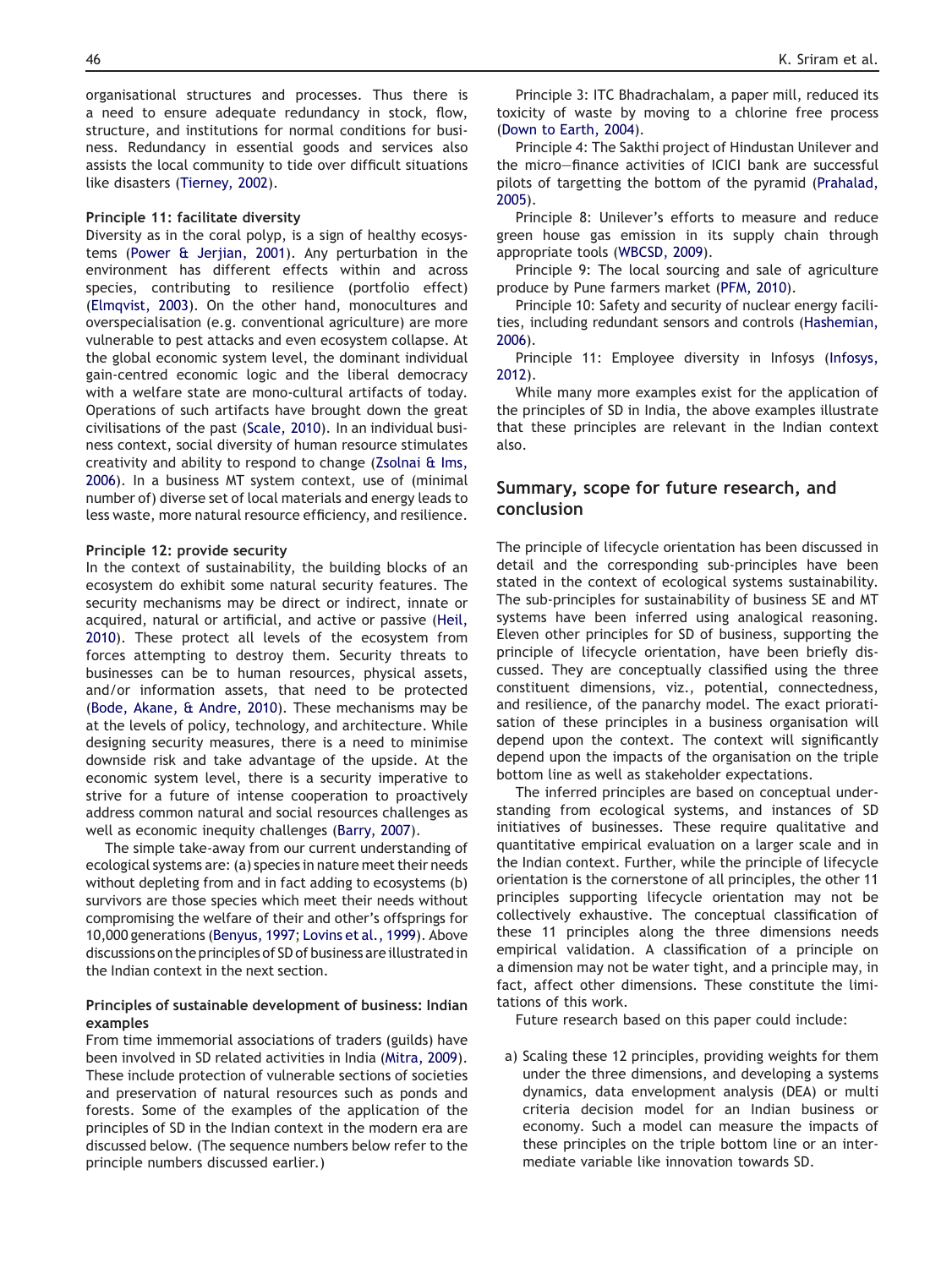<span id="page-11-0"></span>b) Creation of a dependency framework with the morphological elements discussed earlier [\(Table 2](#page-3-0)), on the triple bottom line, to aid in point (a) above.

However, these 12 principles for SD of business are practical, implementable, and have been piloted in several organisations successfully as briefly discussed. These principles can be mutually reinforcing (e.g. control, security and learning) and occasionally contradicting (e.g. limited use of inputs and redundancy).

Lack of social/ecological sustainability in organisations entails the risk of modern business firms becoming the dinosaurs of tomorrow. Modern businesses may then be replaced by more sustainable forms of organisations that meet society's materialistic needs. The principles and discussions in this paper would help organisations wishing to pursue the path of SD to synthesise their ideas and ensure their longevity.

# References

- Anastas, P. T., & Zimmerman, J. B. (2003). Design through the twelve principles of green engineering. Environmental Science  $&$  Technology, 37(5), 94A-101A.
- Apeldoorn, D. F. van, Marthijn, K. K., Sonneveld, P. W., & Veldkamp, T. A. (2011). Panarchy rules: rethinking resilience of agroecosystems, evidence from Dutch dairy-farming. Ecology and Society, 16(1), downloaded from. [http://www.](http://www.ecologyandsociety.org/vol16/iss1/art39/) [ecologyandsociety.org/vol16/iss1/art39/.](http://www.ecologyandsociety.org/vol16/iss1/art39/)
- Ayres, R. U., & Ayres, L. (2002). A handbook of industrial ecology. London, UK: Edward Elgar.
- Barry, J. (2007). Towards a model of green political economy: from ecological modernisation to economic security. International Journal of Green Economics, 1(3/4).
- Benyus, J. M. (1997). Biomimicry: Innovation inspired by nature. New York: Harper Collins.
- Bilgin, M. (2009). The PEARL model: gaining competitive advantage through sustainable development. Journal of Business Ethics, 85, 545-554.
- Bode, R., Akane, U., & Andre, K. (2010). Evolutionary and ecological consequences of natural selection by herbivores on Solidago altissima defense and growth strategies". In Proceedings of the 95th ESA Annual Meeting, Aug. 2, Pittsburgh. USA.
- Buzzle. (2011). Dodo bird extinction. down loaded in Feb 2011 from. [http://www.buzzle.com/articles/dodo-bird-extinction.](http://www.buzzle.com/articles/dodo-bird-extinction.htmlCapra) [htmlCapra.](http://www.buzzle.com/articles/dodo-bird-extinction.htmlCapra)
- Capra, F., & Pauli, G. (1995). In Steering business toward sustainability. Tokyo - New York - Paris: United Nations University Press.
- CERES. (2011). CERES principles (investors and environmentalists for sustainable prosperity). [http://www.iisd.org/business/](http://www.iisd.org/business/tools/principles_ceres.aspxCeres) [tools/principles\\_ceres.aspxCeres](http://www.iisd.org/business/tools/principles_ceres.aspxCeres).
- Christensen, B., & Schunn, C. D. (Jan 2007). The relationship of analogical distance to analogical function and pre-inventive structure: the case of engineering design. Memory & Cognition,  $35(1)$ ,  $29-38$ .
- DeMarco, T. (2001). Slack: Getting past burnout, busywork, and the myth of total efficiency. New York: Crown Publishing.
- DeSimone, L. D., & Popoff, F. (2000). Eco-efficiency: The business link to sustainable development. Cambridge, USA: MIT Press.
- Dirk, J., Hausmann, S., Liedtke, C., & Weizsäcker, E. U. (2004). Eco efficiency and beyond  $-$  Towards the sustainable enterprise. Sheffield, UK: Green Leaf Publishing.
- Doppelt, B. (2003). Leading change toward sustainability. Sheffield, UK: Greenleaf Publishing.
- Down to Earth. (2004). Who are the worst Paper Manufacturers of India. Cover Storey (Oct 2010). [http://www.downtoearth.org.](http://www.downtoearth.org.in/node/11872) [in/node/11872](http://www.downtoearth.org.in/node/11872).
- Dresner, S. (2002). The principles of sustainability. London: Earthscan.
- EIU. (2008). Doing good  $-$  business and the sustainability challenge. The Economist Intelligence Unit, downloaded from. [http://](http://graphics.eiu.com/upload/Sustainability_allsponsors.pdf) [graphics.eiu.com/upload/Sustainability\\_allsponsors.pdf](http://graphics.eiu.com/upload/Sustainability_allsponsors.pdf).
- Elkington, J. (1998). Cannibals with forks: The triple bottom line of 21st century business. London: Oxford.
- Elmqvist, T., Folke, C., Nyström, M., Peterson, G., Bengtsson, J., Walker, B., et al. (2003). Response diversity, ecosystem change and resilience. Frontiers in Ecology and the Environment, 1, 488-494.
- Epstein, M. J., & Roy, M. J. (Autumn 2003). Improving sustainability performance: Specifying, implementing and measuring key principles. Journal of General Management, 29(1), 15-31.
- Gavetti, Giovanni, Levinthal, D. A., & Rivkin, J. W. (2005). The relationship of analogical distance to analogical function and pre-inventive structure: the case of engineering design. Strategic Management Journal, 26, 691-712.
- Gick, M. L., & Holyoak, K. J. (1980). Analogical problem solving. Cognitive Psychology, 12, 306-355.
- Grantham, H. S., Bode, M., McDonald-Madden, E., Game, E. T., Knight, A. T., & Possingham, H. P. (October 2010). Effective conservation planning requires learning and adaptation. Frontiers in Ecology and the Environment,  $8(8)$ ,  $431-437$ .
- Groves, C., Anderson, M., Enquist, C., Girvetz, E., Sandwith, T., Schwarz, L., et al. (2010). Climate change and conservation: A primer for assessing impacts and advancing ecosystem-based adaptation in the nature conservancy. down loaded from. [http://shop.nature.org/.](http://shop.nature.org/)
- Gunderson, L. H., & Holling, C. S. (2002). Panarchy: Understanding transformations in human and natural systems. Washington D.C., USA: Island Press.
- Hanson, C., Finisdore, J., Ranganathan, J., & Iceland, C. (2010). The corporate ecosystem services review  $-$  Guidelines for identifying business risks and opportunities arising from ecosystem change. [http://pdf.wri.org/corporate\\_ecosystem\\_](http://pdf.wri.org/corporate_ecosystem_services_review.pdf) [services\\_review.pdf](http://pdf.wri.org/corporate_ecosystem_services_review.pdf).
- Hashemian, H. M. (2006). Maintenance of process instrumentation in nuclear power plants. Frankfort: Springer Verlag.
- Heil, M. (2010). Plastic defence expression in plants. Evolutionary Ecology, 24, 555-569, downloaded from. [http://www.](http://www.bashanfoundation.org/heil/heilplastic.pdf) [bashanfoundation.org/heil/heilplastic.pdf.](http://www.bashanfoundation.org/heil/heilplastic.pdf)
- Hendry, A. P., Farrugia, T. J., & Kinnison, M. T. (2008). Human influences on rates of phenotypic change in wild animal populations. Molecular Ecology, 17, 20-29.
- Huang, C. (19 October 2010). Leaders lost for words to describe and address cause of social strife. South China Morning Post, .
- Iansiti, M., & Levien, R. (2004). Strategy as ecology. Harvard Business Review (March), 68-78.
- ICC. (1987). Fourth global environment outlook: Environment for development (GEO-4), assessed the impact on the environment since 1987. Business Charter on Sustainable Development of the International Chamber of Commerce.
- Infosys. (2012). Diversity. downloaded from. [http://www.infosys.](http://www.infosys.com/sustainability/diversity/pages/index.aspx) [com/sustainability/diversity/pages/index.aspx](http://www.infosys.com/sustainability/diversity/pages/index.aspx).
- IPCC. (2007a). In R. K. Pachauri, & A. Reisinger (Eds.), Contribution of working groups I, II and III to the fourth assessment report of the intergovernmental panel on climate change (pp. 104). Geneva, Switzerland: IPCC.
- Iyer, G. R. (Jul 1999). Business, consumers and sustainable living in an interconnected world: a multilateral eco-centric approach. Journal of Business Ethics, 20(4), 273.
- Kozlowski, J., & Wiegert, R. G. (1986). Optimal allocation to growth and reproduction. Theoretical Population Biology, 29,  $16 - 37.$